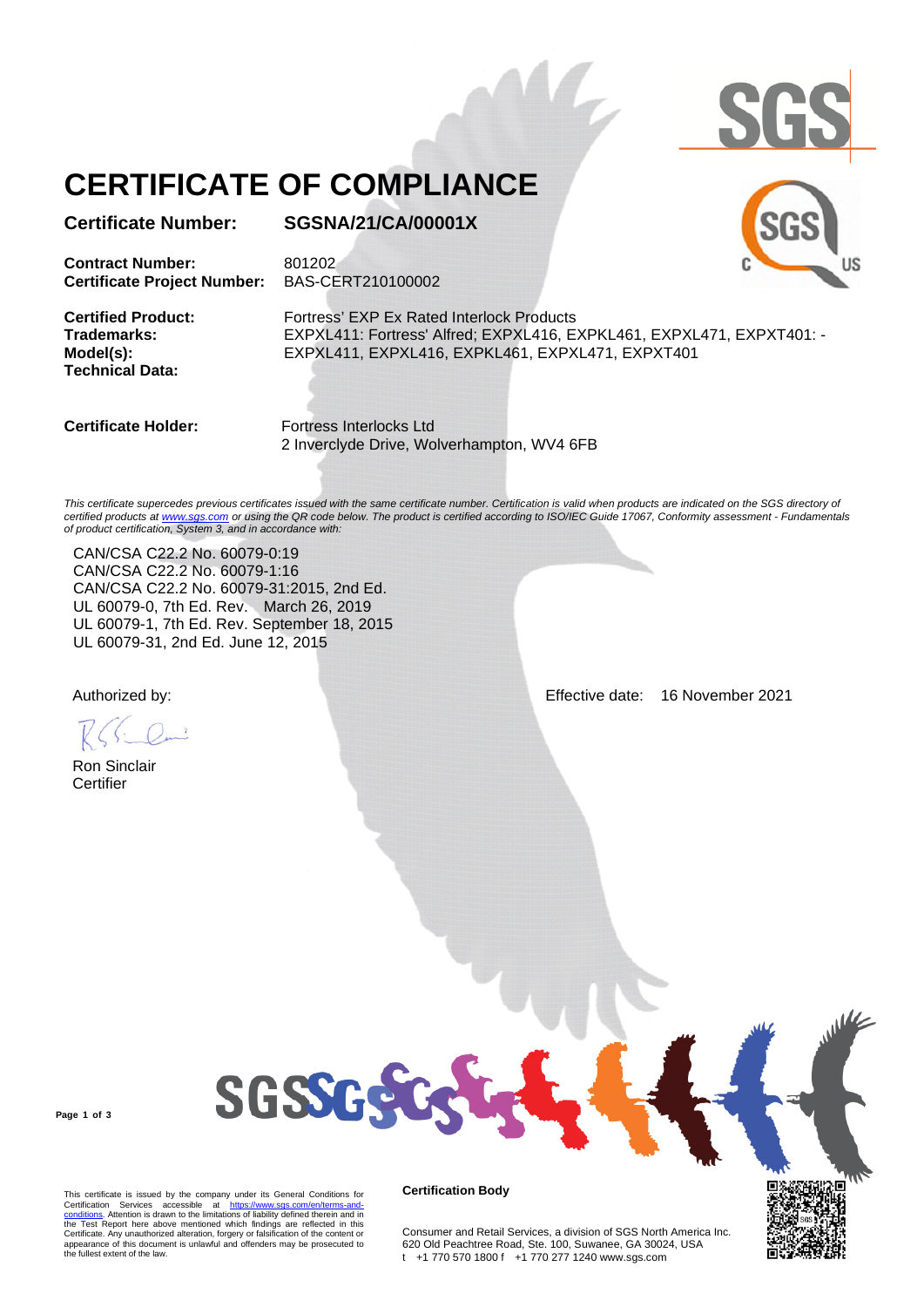

## **Product description**

Fortress' EXP Ex rated interlock products are a range of electromechanical Solenoid Controlled Guard Locking Devices and Interlocking Devices that can be used to add electronic locking control and monitoring to a variety of machine guarding and key interlocking applications for use in hazardous areas. All products will have the part number prefix 'EXP' and can be defined using the following part number structure:

Ex Rated Solenoid Controlled Guard Locking or Key Interlocking Devices;

Part Number: EXP z XL v x

Ex Rated Interlocking Switch Devices;

Part Number: EXP z XT w x

Where;

z = Mechanical modules from Fortress' Alfred product range or Frotress' amGardpro product range.

- y = Switching and Solenoid information for Fortress Alfred Ex Rated Solenoid Module.
- $x =$  Optional mounting plate assembly.

w = Switching information for Fortress Alfred Ex Rated Safety Switch Module.

All product types listed above are rated at 24V DC and 350mA and contain either an Ex Rated Solenoid Module or Ex Rated Safety Switch Module housed within a stainless steel flameproof 'db' type enclosure.

The Fortress Ex Rated Solenoid Module comprises of a stainless steel enclosure and lid assembly. Internally the Solenoid Modules are fitted with a PCB, solenoid sub assembly, switchbank sub assembly and an actuator sub assembly which contains a plunger which forms a cylindrical joint with the enclosure body. The plunger interfaces with the head housing where keys or actuator assemblies are manually operated by the end user.

The Solenoid Modules may also be fitted with an optional Auxiliary release/override which forms a cylindrical joint with the enclosure lid, which is manually operated.

The Ex Rated Solenoid Module is available in one of the following variants;

- XL411 Power-to-Unlock, Safety-On-Guard-Locking
- XL416 Power-to-Unlock, Safety-On-Guard
- XL471 Power-to-Lock, Safety-On-Guard-Locking
- XL461 Power-to-Lock, Safety-On-Guard

The Fortress Ex Rated Safety Switch is also comprised of a stainless steel enclosure and lid. Internally the Safety Switch Module is fitted with a PCB, switchbank sub assembly and an actuator sub assembly which contains a plunger which forms a cylindrical joint with the enclosure body.

The Ex Rated Safety Switch Module is available in the following variant;

XT401 – 2NC, 1NO Safety Switch

The lids for both the Ex Rated Solenoid and Safety Switch Modules are secured to the enclosure bodies using ten stainless steel button head Torx screws of grade A2-70.

An M20 cable entry hole is provided in the end of each enclosure body opposite to the plunger as specified on the certification drawings for the accommodation of suitable UL2225/C22.2 No 174-18 equipment certified cable entry device.

**Page 2 of 3**

#### **Certification Body**

Consumer and Retail Services, a division of SGS North America Inc. 620 Old Peachtree Road, Ste. 100, Suwanee, GA 30024, USA t +1 770 570 1800 f +1 770 277 1240 www.sgs.com